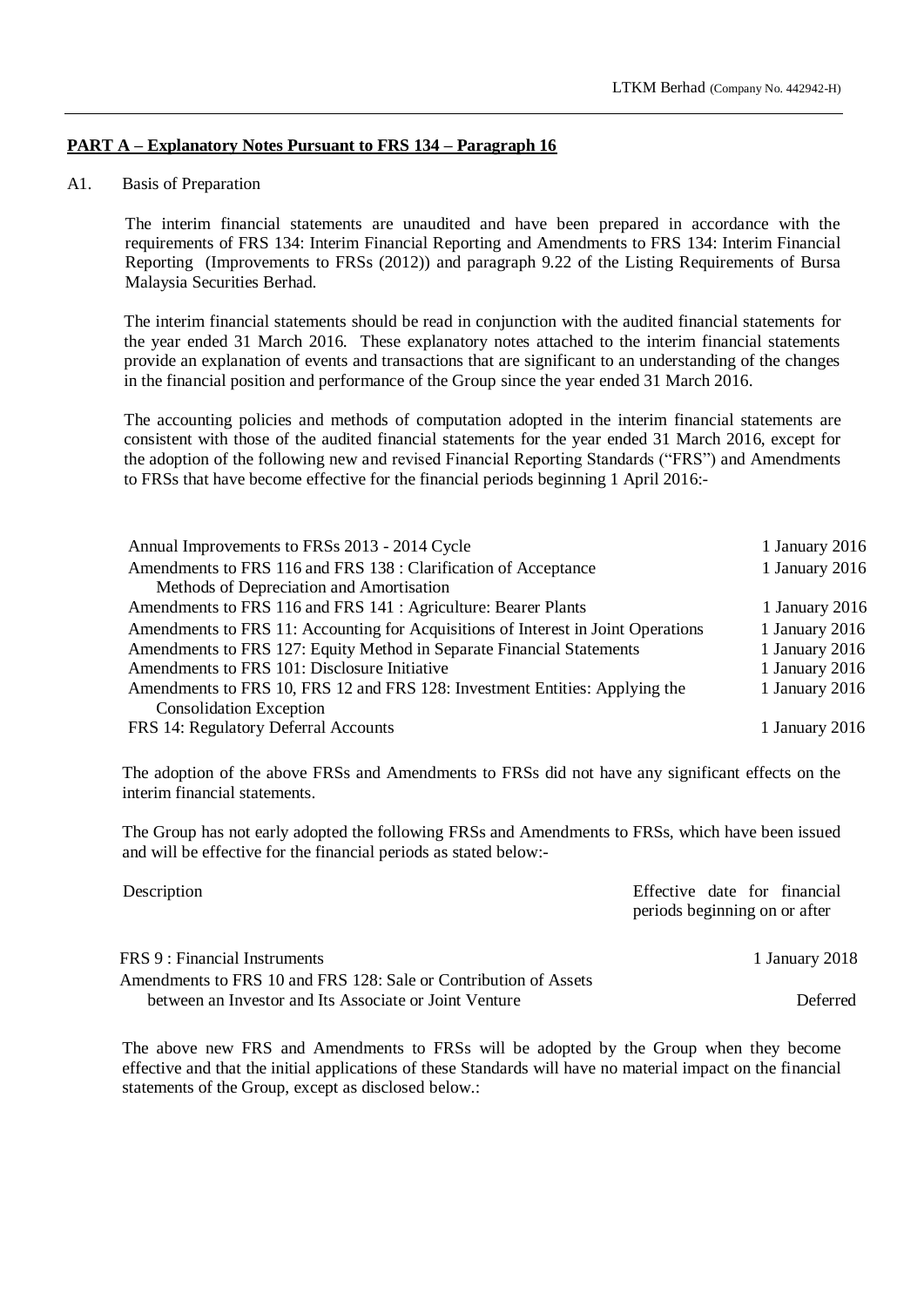### FRS 9: Financial Instruments - Classification and Measurement

In November 2014, MASB issued the final version of FRS 9 Financial Instruments which reflects all phases of the financial instruments project and replaces FRS 139 Financial Instruments: Recognition and Measurement and all previous versions of FRS 9. The standard introduces new requirements for classification and measurement, impairment and hedge accounting. FRS 9 is effective for annual periods beginning on or after 1 January 2018, with early application permitted. Retrospective application is required, but comparative information is not compulsory. The adoption of FRS 9 will have an effect on the classification and measurement of the Group's financial assets, but no impact on the classification and measurement of the Group's financial liabilities.

## Malaysian Financial Reporting Standards

The Group falls within the Transitioning Entities of the Malaysian Accounting Standards Board (MASB)'s new approved accounting framework, the Malaysian Financial Reporting Standards ("MFRS"); and accordingly, will only be issuing its first MFRS compliant financial statements for the period beginning 1 April 2018.

# A2. Audit Report on Preceding Annual Financial Statements

The auditors' report on the financial statements for the year ended 31 March 2016 was not qualified.

## A3. Segmental Information

|                            | 3 months ended |               | Increase/<br>9 months ended |                                          |                      | Increase/     |  |
|----------------------------|----------------|---------------|-----------------------------|------------------------------------------|----------------------|---------------|--|
|                            |                |               |                             | 31-Dec-16 31-Dec-15 (decrease) 31-Dec-16 | 31-Dec-15 (decrease) |               |  |
|                            | <b>RM'000</b>  | <b>RM'000</b> | $\frac{6}{9}$               | <b>RM'000</b>                            | <b>RM'000</b>        | $\frac{6}{9}$ |  |
| Segment revenue            |                |               |                             |                                          |                      |               |  |
| Poultry & related products | 42,198         | 44,279        | $-5%$                       | 127,428                                  | 126,387              | 1%            |  |
| Extraction & sale of sand  | 591            | 650           | $-9%$                       | 1,812                                    | 2,264                | $-20%$        |  |
| Total                      | 42,789         | 44,929        | 95%                         | 129,240                                  | 128,651              | 100%          |  |
| <b>Segment results</b>     |                |               |                             |                                          |                      |               |  |
| Segment profit :           |                |               |                             |                                          |                      |               |  |
| Poultry & related products | 4,967          | 5,484         | $-9\%$                      | 18,604                                   | 15,057               | 24%           |  |
| Investment holdings        | (1,110)        | 89            | $-1348%$                    | (3,034)                                  | (318)                | $-854%$       |  |
| Extraction & sale of sand  | 204            | 266           | $-23%$                      | 685                                      | 887                  | $-23%$        |  |
| Others                     | (343)          | (112)         | $-206%$                     | (870)                                    | (255)                | $-241%$       |  |
| Profit before tax          | 3,718          | 5,727         | $-35%$                      | 15,385                                   | 15,371               | 100%          |  |
| Less: Tax expense          | (1,681)        | (1,382)       | 22%                         | (5,147)                                  | (3,863)              | 33%           |  |
| Profit net of tax          | 2,037          | 4,345         | $-53%$                      | 10,238                                   | 11,508               | $-11%$        |  |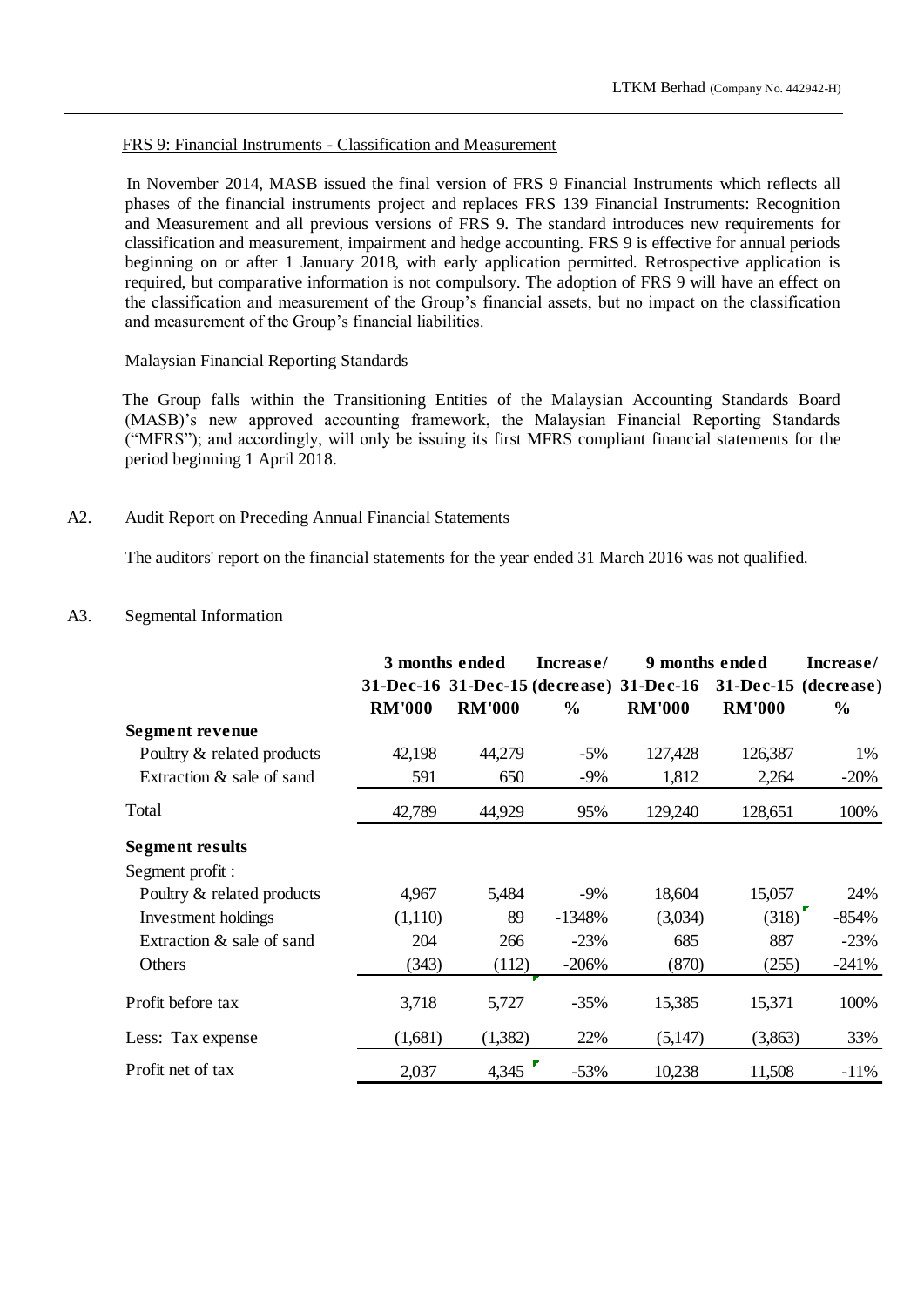A4. Unusual Items due to their Nature, Size or Incidence

There were no unusual items affecting assets, liabilities, equity, net income or cash flows during the financial quarter ended 31 December 2016.

A5. Changes in Estimate

There were no changes in the estimates that have had a material effect in the current quarter results.

A6. Comments about Seasonal or Cyclical Factors

The Group's performance is not significantly affected by major festive seasons.

A7. Dividends Paid

On 6 October 2016, the Company has paid a final dividend of 3% or 1.5 cent per ordinary share of RM0.50 each in respect of financial year ended 31 March 2016 which amounted to RM1.95 million.

A8. Carrying Amount of Revalued Assets

There were no other changes in the valuation of property, plant and equipment brought forward from the previous annual financial statements.

A9. Debt and Equity Securities

There were no issuances, repurchases, and repayments of debt and equity securities during the quarter under review.

A10. Changes in Composition of the Group

There were no changes in the composition of the Group during the quarter under review.

A11. Changes in Contingent Liabilities and Contingent Assets

There were no changes in other contingent liabilities or contingent assets since the last annual balance sheet as at 31 March 2016.

A12. Subsequent Events

There were no material events subsequent to the end of the interim period that have not been reflected in the financial statements or to be disclosed as at the date of this report.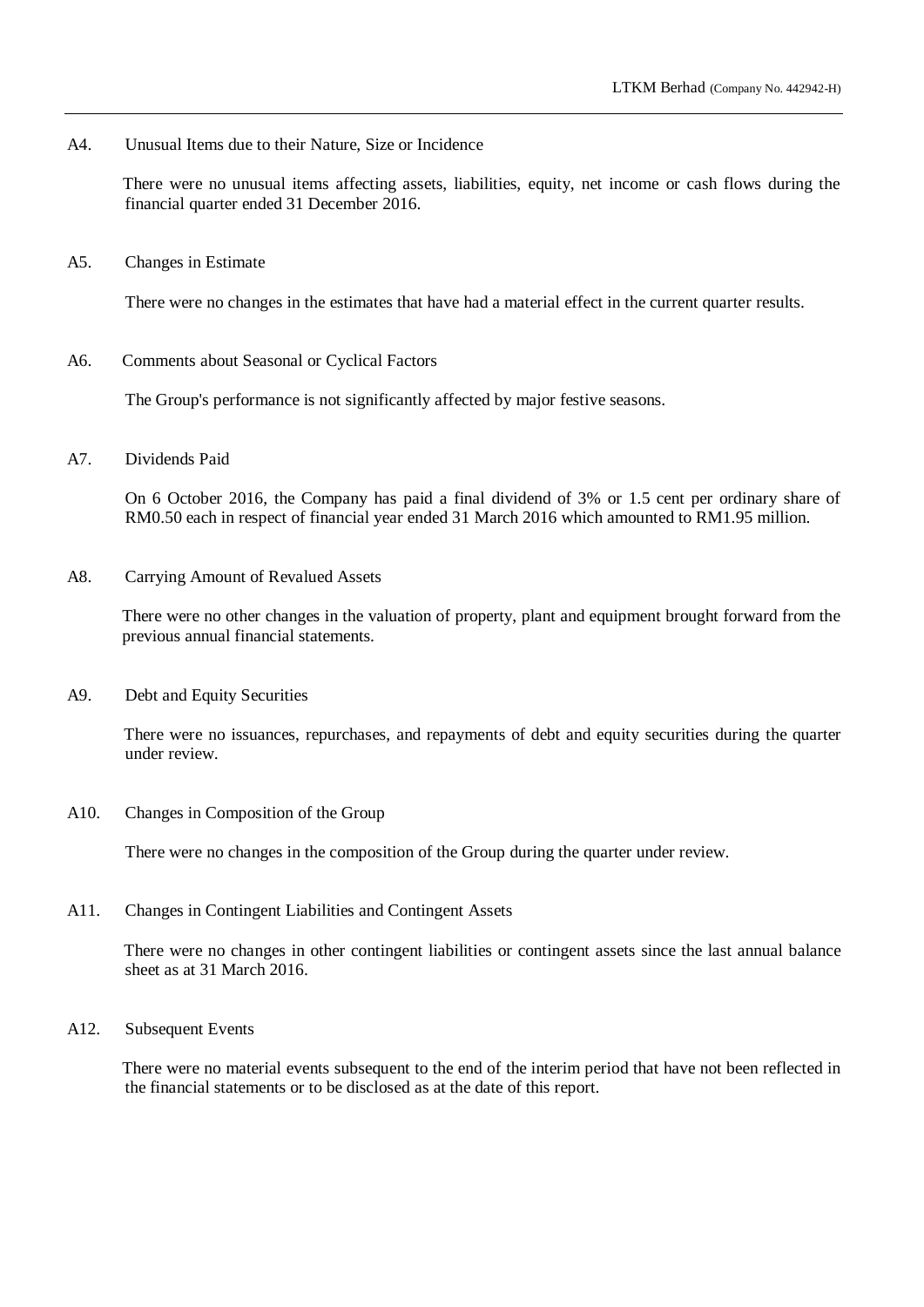# A13. Profit for the Period

Profit for the period is arrived at after crediting/ (charging):

|                                            | <b>Current Quarter</b><br>3 months ended |                       | <b>Current Quarter</b> |                       |  |
|--------------------------------------------|------------------------------------------|-----------------------|------------------------|-----------------------|--|
|                                            |                                          |                       | 9 months ended         |                       |  |
|                                            | 31-Dec-16<br>(RM'000)                    | 31-Dec-15<br>(RM'000) | 31-Dec-16<br>(RM'000)  | 31-Dec-15<br>(RM'000) |  |
| Interest income                            | 159                                      | 168                   | 694                    | 583                   |  |
| Other income including investment income   | 600                                      | 595                   | 1,406                  | 1,362                 |  |
| Interest expense                           | (1,191)                                  | (187)                 | (2,647)                | (512)                 |  |
| Depreciation & amortisation                | (1,671)                                  | (1,744)               | (4,957)                | (5,153)               |  |
| Provision for and write off of receivables |                                          |                       |                        |                       |  |
| Provision for and write off of inventories |                                          |                       |                        |                       |  |
| Gain on disposal of :                      |                                          |                       |                        |                       |  |
| Quoted shares                              | 36                                       | 42                    | 253                    | 1,256                 |  |
| Unquoted investments                       |                                          |                       |                        |                       |  |
| Properties                                 |                                          |                       |                        |                       |  |
| Impairment of assets                       | (411)                                    | (5)                   | (1,394)                | (1,048)               |  |
| Foreign exchange gain:-                    |                                          |                       |                        |                       |  |
| Realised gain                              | 270                                      | 143                   | 631                    | 874                   |  |
| Unrealised (loss)/gain                     | 101                                      | (40)                  | 78                     | 302                   |  |
| Gain/(loss) on derivatives                 |                                          |                       |                        |                       |  |
| Exceptional items                          |                                          |                       |                        |                       |  |

# A14. Realised and Unrealised Profits Disclosure

|                                     | Group      |           | Company    |           |
|-------------------------------------|------------|-----------|------------|-----------|
|                                     | As at      | As at     | As at      | As at     |
|                                     | 31.12.2016 | 31.3.2016 | 31.12.2016 | 31.3.2016 |
|                                     | (RM'000)   | (RM'000)  | (RM'000)   | (RM'000)  |
| Total retained profits of the Group |            |           |            |           |
| and the Company:-                   |            |           |            |           |
| Realised profits                    | 130,983    | 96,678    | 27,204     | 24,222    |
| Unrealised (loss)/profits           | (4,685)    | 14,867    | 0.21       | 0.21      |
|                                     | 126,298    | 111,545   | 27,204     | 24,222    |
| Add: Consolidation adjustments      | 1,287      | 7,754     |            |           |
| Retained profits as per             |            |           |            |           |
| consolidated accounts               | 127,585    | 119,299   | 27,204     | 24,222    |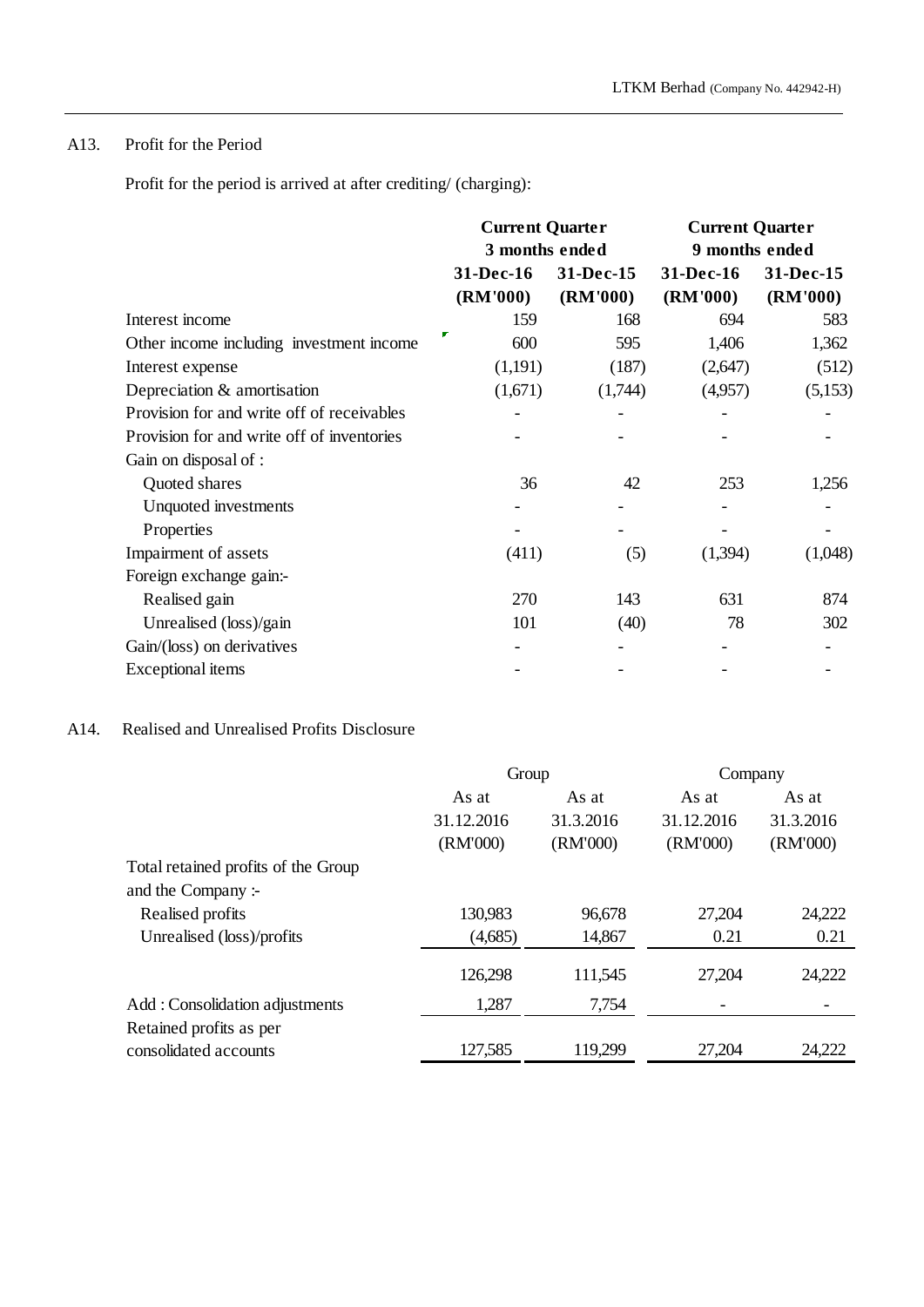# **B. BMSB Listing Requirements (Part A of Appendix 9B)**

### B1. Review of Performance

The Group registered a revenue of RM42.79 million and a profit net of tax of RM2.04 million for the current quarter as compared to a revenue of RM44.93 million and a profit net of tax of RM4.35 million in the same quarter of previous year. The poultry segment revenue and segment profit decreased by 5% and 9% respectively due mainly to lower egg prices. Total profit net of tax was also eroded by higher expenses from the investment holdings segment.

For the financial year-to-date, the Group recorded a revenue of RM129.24 million and a profit net of tax of RM10.24 million as compared to a revenue of RM128.65 million and profit net of tax, of RM11.51 million in the corresponding period of the previous year. The poultry segment revenue increased by 1% whilst segment profit increased by 24% as a result of improved margin. However the increase in profit was offset by higher expenses from investment holdings.

### B2. Comment on Material Change in Profit Before Tax

The Group posted a profit before tax of RM3.72 million for the current quarter versus RM6.82 million in the preceding quarter. The Group's revenue for this quarter at RM42.79 million is marginally lower compared to RM43.77 million recorded in the preceding quarter. Poultry segment profit was lower in tandem with the lower revenue. Total profit before tax was also eroded by higher expenses from investment holdings.

# B3. Commentary on Prospects

The Board views the next period as challenging due to the low egg prices whilst costs of major raw materials continue to be volatile due to the weak ringgit.

No material contributions are expected from the other segments.

# B4. Profit Forecast or Profit Guarantee

This is not applicable.

#### B5. Tax Expenses

|                      | 9 months ended | 9 months ended |
|----------------------|----------------|----------------|
|                      | 31.12.16       | 31.12.15       |
|                      | RM'000         | RM'000         |
| Income tax expense   | 5,150          | 3,866          |
| Deferred tax expense | (3)            | (3)            |
| Total                | 5,147          | 3,863          |

The effective tax rate for the current period is higher than the statutory rate of 24% due to certain unallowable expenses.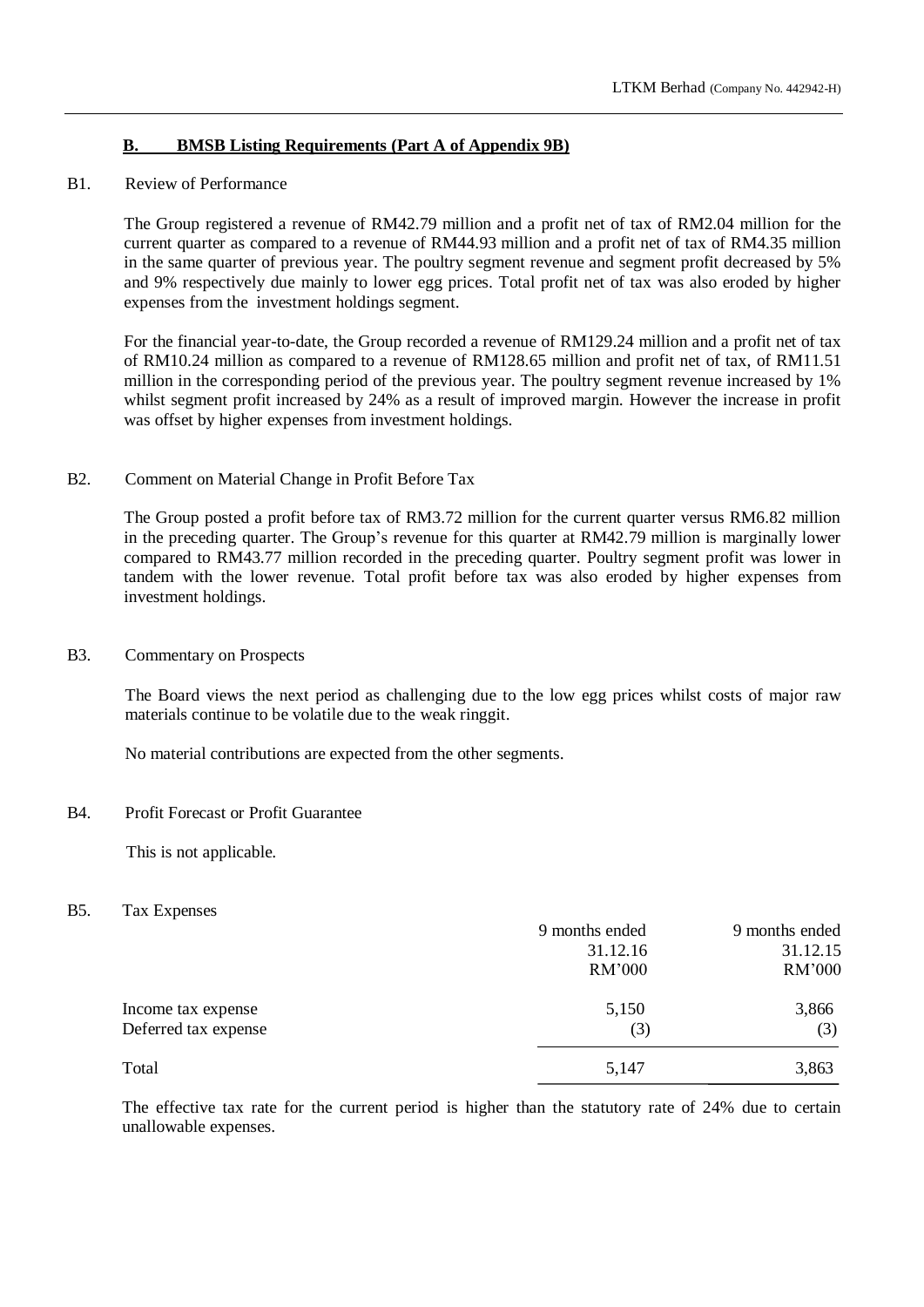## B6. Corporate Proposals

(a) Status of Corporate Proposals

There were no corporate proposals announced but not completed as at 2 February 2017.

(b) Status of Utilisation of Proceeds

Not applicable as there was no corporate proposal to raise funds.

## B7. Borrowings

The total Group borrowings as at 31 December 2016 were as follows:

|                              | Secured | Unsecured | Total  |
|------------------------------|---------|-----------|--------|
|                              | RM'000  | RM'000    | RM'000 |
| <b>Short term borrowings</b> |         |           |        |
| Term loan                    | 4,716   | 1,730     | 6,446  |
| Other bank borrowings        | 2,453   | 11,921    | 14,374 |
|                              | 7,169   | 13,651    | 20,820 |
| Long term borrowings         |         |           |        |
| Term loan                    | 65,862  | 1,606     | 67,468 |
| Total borrowings             | 73,031  | 15,257    | 88,288 |

There were no borrowings in foreign currency as at 31 December 2016.

# B8. Off Balance Sheet Financial Instrument

There were no off balance sheet financial instruments as at 31 December 2016.

B9. Changes in Material Litigations

There were no material litigations involving the Group for the current quarter under review.

B10. Dividend Payable

On 16 February 2017, the Board of Directors has declared an interim dividend of 1.5 cent (3%) per ordinary share of RM0.50 each in respect of the financial year 31 March 2017, to be paid on 7 April 2017. The entitlement date for the dividend payment is 17 March 2017.